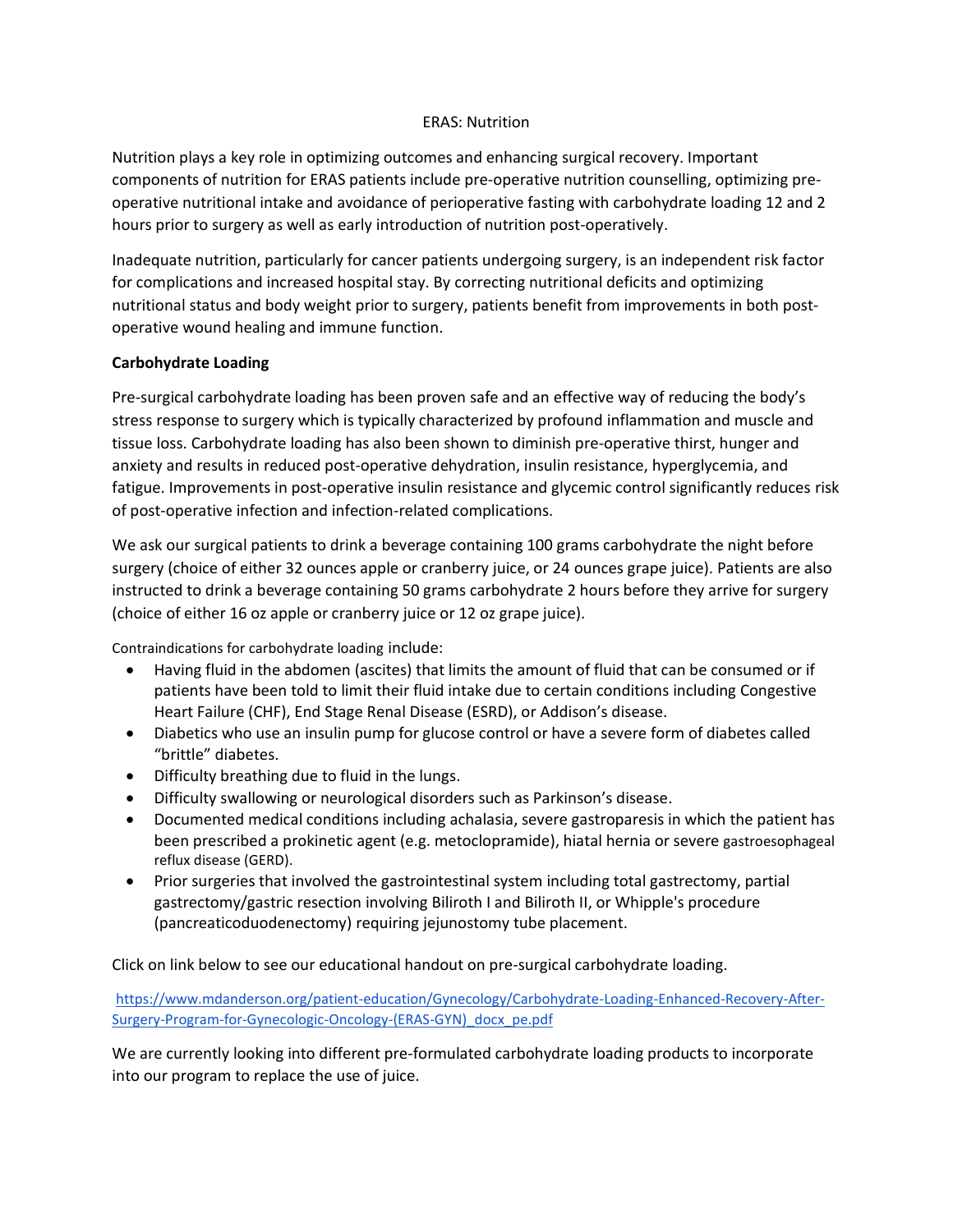## **Post-Operative Nutrition**

Early introduction of fluid and food intake beginning 4 hours after surgery has been shown to promote improved gastrointestinal integrity and facilitate earlier return of bowel function. Not to mention addresses the body's need for increased protein and calories to facilitate healing and reduce catabolic losses of lean body mass.

At our hospital, we start patients on a low fat, low fiber, bland diet 4 hours after surgery. Patients are generally instructed to start with something light and encouraged to consume smaller, more frequent meals. Our facility incorporated the use of GI Post-OP: First Foods diet which excludes high-fat, fried/greasy foods, spicy foods and foods high in fiber and added sugar. Patients are instructed to follow this diet for 1-2 weeks after their surgery.

Focusing on a balanced diet that includes lean protein and limits high fat, fried and processed foods, helps the body heal, fight infection and speed recovery after surgery. Once normal bowel function has returned, intake of nutrient-rich foods like fruits, vegetables and whole grains provides the body with essential vitamins, minerals and phytonutrients needed to promote healing and reduce inflammation. Patients are instructed to gradually begin adding fiber back into their diet as tolerated. Adequate fluid intake is emphasized as fiber intake increases in order to prevent constipation.

Click on link below to see our educational handout on ERAS diet guidelines after surgery.

[https://www.mdanderson.org/patient-education/Gynecology/Diet-Guidelines-After-Surgery-Enhanced-](https://www.mdanderson.org/patient-education/Gynecology/Diet-Guidelines-After-Surgery-Enhanced-Recovery-Program-for-Gynecologic-Oncology-(ERAS-GYN)_docx_pe.pdf)[Recovery-Program-for-Gynecologic-Oncology-\(ERAS-GYN\)\\_docx\\_pe.pdf](https://www.mdanderson.org/patient-education/Gynecology/Diet-Guidelines-After-Surgery-Enhanced-Recovery-Program-for-Gynecologic-Oncology-(ERAS-GYN)_docx_pe.pdf)

## **Immunonutrition**

The potential to modulate the activity of the immune system by interventions with specific nutrients is the key concept of immunonutrition. Nutrients and dietary components, including but not limited to arginine, glutamine, selenium, omega-3 (n-3) fatty acids, (eicosapentaenoic acid [EPA] and docosahexaenoic acid [DHA]), the omega-6 gamma-linolenic acid [GLA], nucleotides and/or antioxidants have been implicated for their potential to modulate the metabolic response to surgery or stress by enhancing immune function. Use of these specialty enteral or oral nutrition products are recommended for a specified duration-either pre-operatively, post-operatively or peri-operatively. Utilization of immunonutritoin prei-operatively, for 5-7 days pre-op and 5-7 days post-op, have produced the strongest evidence-based outcomes for elective surgery patients. These outcomes include reduction of infectious complications, improved wound healing, and reduced length of stay.

Immune-modulating formulas may be contraindicated in patients with severe sepsis or infection.

Melnyk, M., Casey, R. G., Black, P., & Koupparis, A. J. Enhanced recovery after surgery (ERAS) protocols: Time to change practice? Can Urol Assoc J. 2011;*5*(5): 342–348.

Desborough JP. The stress response to trauma and surgery. Br J Anaesth. 2000;85:109–17.

Soop M, Myrenfors P, Nygren J, et al. Preoperative oral carbohydrate intake attenuates metabolic changes immediately after hip replacement. Clinical Nutrition. 1998;17(Supp 1):3–4.